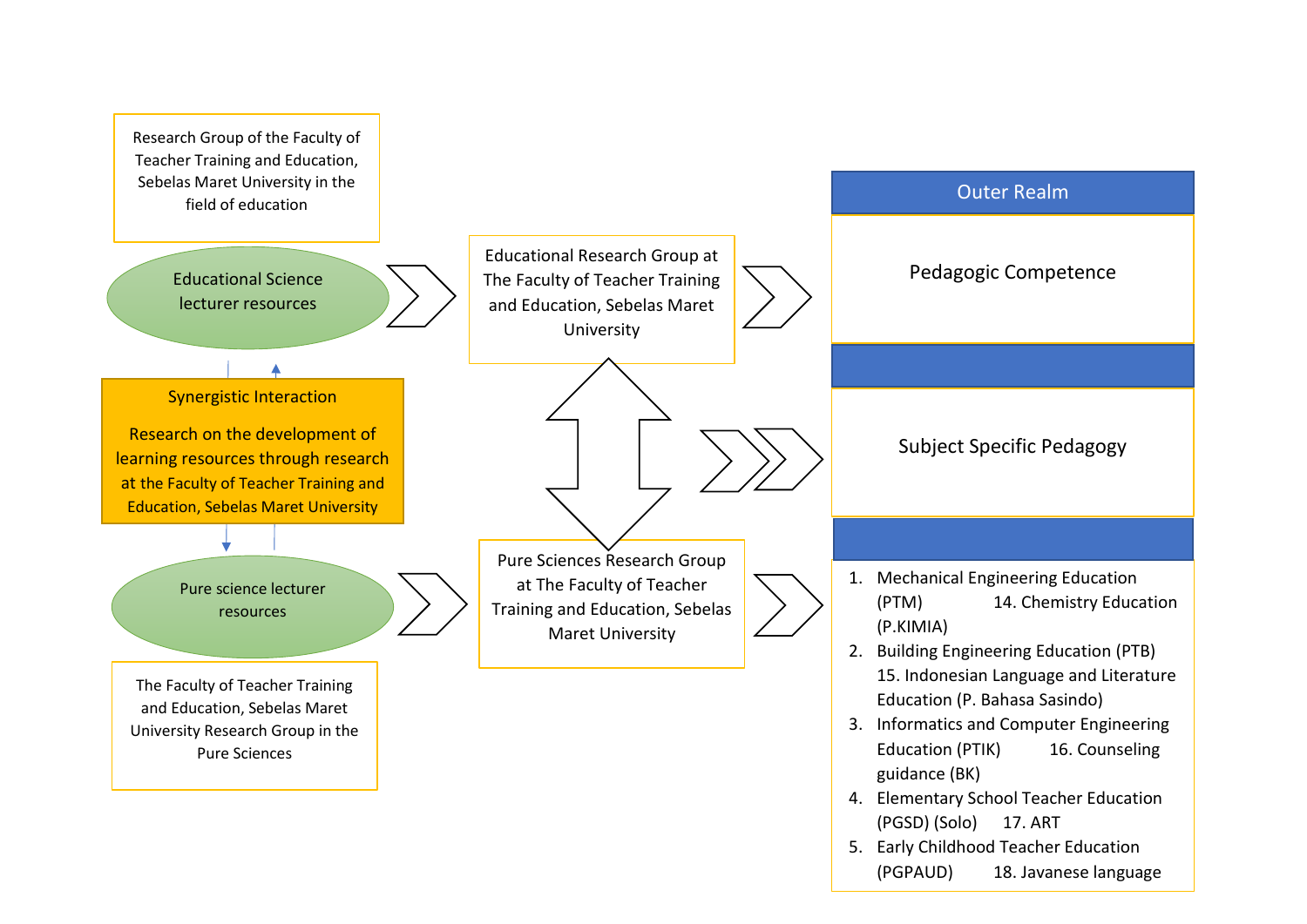## **Road Map Research Group FKIP UNS**

## **VISION**

Become a center for the development of science, technology, and art in the field of teacher training and education with an international reputation based on the noble values of national culture.

## **MISSION**

- 1. Organizing innovative education and learning based on the latest developments in the field of teacher training and education;
- 2. Conducting research that produces new discoveries in the field of teacher training and education; and
- 3. Organizing community service activities in the field of teacher training and education to

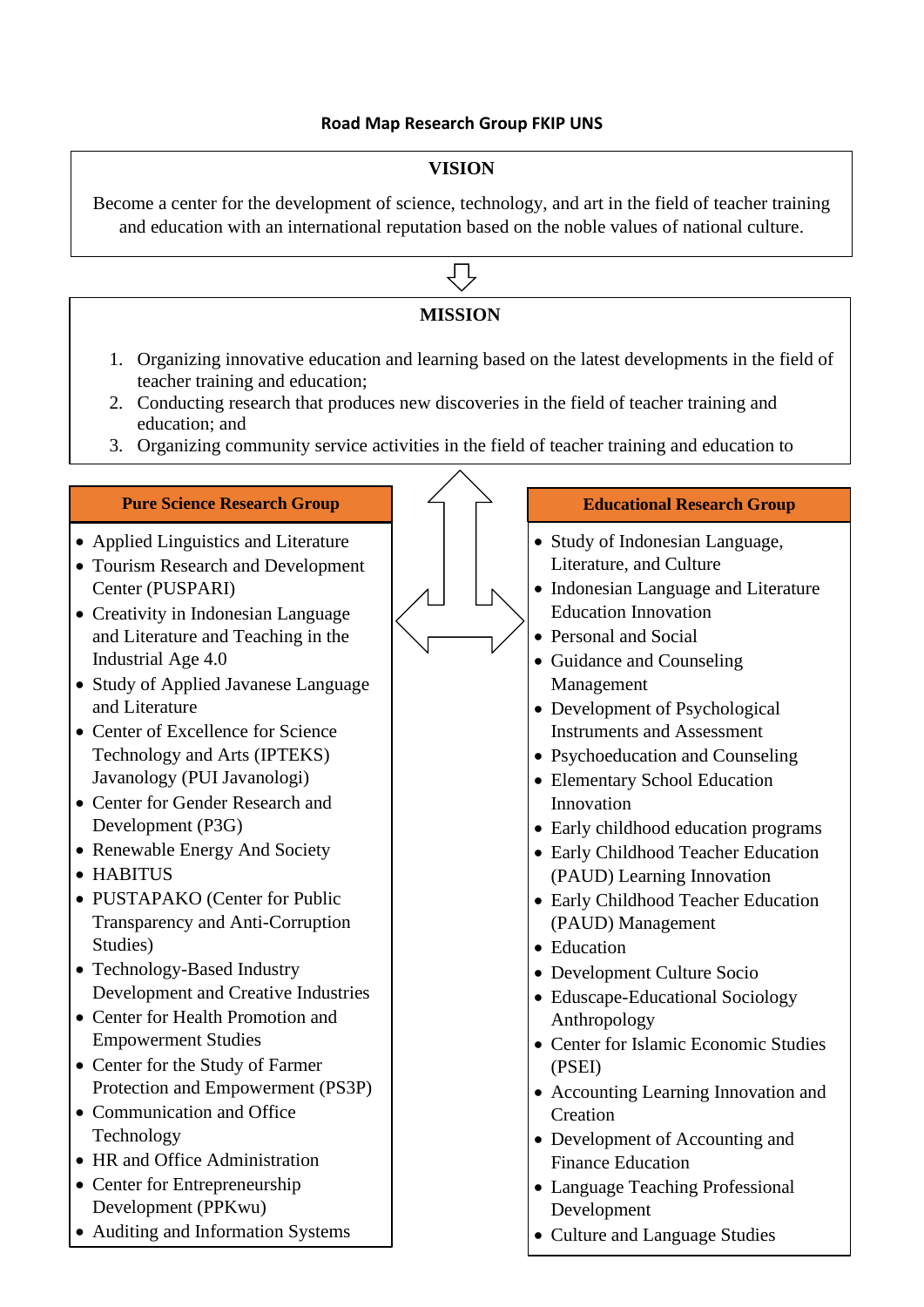- Study of Javanese Literature and Culture and Teaching
- Study of Javanese Language and Culture and Teaching
- Human-Environment Interface and **EfSD**
- Biodiversity and Animal Engineering
- Biodiversity and Genetic Engineering
- Biosystematics and Ecological System Studies
- Center for the Study of Applied Business and Economics
- Scientific Physics
- ESMART
- Physics and its Applications
- Ethnoscience
- Magnetic Materials & Sensors
- Center for the Study of Democracy and National Resilience (PUSDEMTANAS)
- Applied Geography
- Center for Disaster Studies (PSB)
- Special Education Services Strategy
- Educational Technology
- Statistics and Applied Mathematics
- Javanology Science, Technology and Art Center of Excellence (PUI Javanology)
- Center for the Study of the Practice of Pancasila
- Historica Edutica
- Energy Conversion, Combustion and Energy Education
- Vocational Architecture
- Engineering Innovation for Sustainable Development
- Environmentally Friendly Building Learning and Engineering
- Population Administration Policy and Innovation
- Education And Informatics Technology
- Information Systems for Sustainable Development
- VOCATIONAL EDUCATION
- English Language Teaching Curriculum and Material Development
- Education for Sustainable Development Research
- Biology Education
- Economic Education Research and Development
- Education policy
- LO PHI (Learning of Physic)
- Physics Learning Innovation
- Physics Learning Management and Technology
- Geography Learning
- Chemistry Learning Evaluation
- Center for Diffability Studies (PSD)
- Inclusive School Education Management Study
- Special Education Science and Policy Development
- Special Education Management
- Learning Mathematics in Elementary and Secondary Education
- Mathematics Learning in Higher Education
- Science and History Learning
- Vocational Building
- Civil Engineering Education
- Vocational Learning
- STEM Education & Literacy
- Innovation in Teaching and Learning for Vocational and Engineering Education
- Vocational and Mechanical Engineering Education
- Elementary School Education Innovation
- Elementary School Art Learning Innovation
- Elementary School Mathematics and Science Learning Innovation
- ELEMENTARY SCHOOL TEACHER COMPETENCE INNOVATION